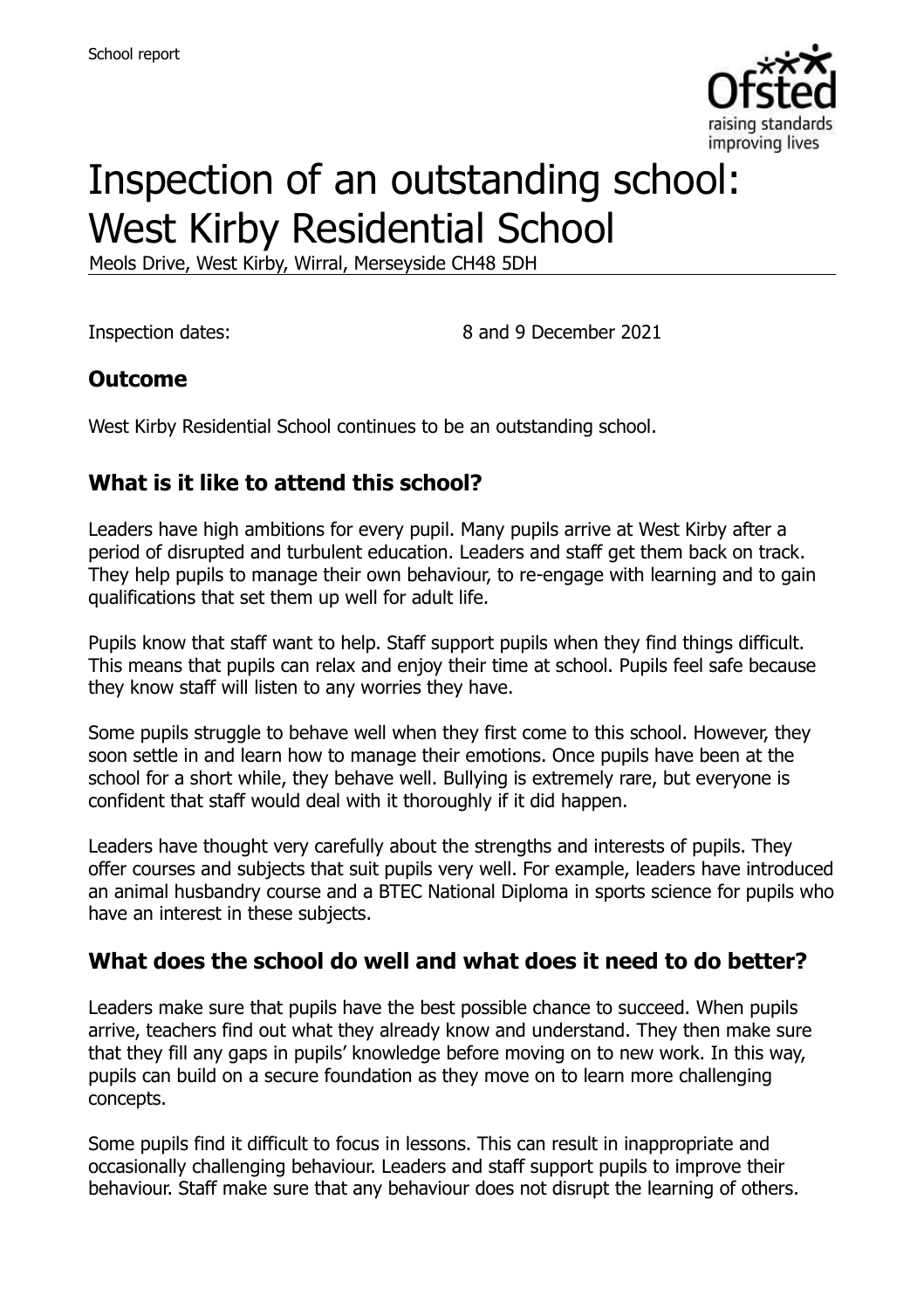

Teachers make sure that they go over any lessons missed by a pupil due to their behaviour. Staff understand why pupils behave the way they do. They gain pupils' trust and skilfully help them learn to control and manage their behaviour. Over time, pupils' inappropriate behaviour decreases.

Leaders have prioritised reading. They have developed reading areas and libraries that are attractive and age-appropriate. They have invested in a wide range of books, carefully considering pupils' interests. Pupils who are at the early stages of learning to read are given tailored support from specialist staff. Pupils' reading skills are checked regularly and an individualised programme of phonics teaching is in place. This helps pupils to become fluent readers.

Curriculum leaders have excellent knowledge of their subject. New leaders are given expert advice from well-regarded leaders in schools both locally and further afield.

Leaders have given much thought to developing a broad, balanced and ambitious curriculum. Pupils study the national curriculum subjects up to Year 9. Options for older pupils are reviewed each year to make sure that they suit their interests and abilities. For example, a range of art courses are on offer including photography and 3D art. This means that pupils who find traditional art activities such as drawing difficult can experience success. This year, leaders have introduced GCSEs in classics and history as these subjects are of particular interest to some pupils in Year 10. In post-16, A levels are available alongside qualifications in life skills. Students in post-16 who have had significant disruption to their secondary education can complete their GCSE or BTEC National Diploma courses before successfully moving on to college.

Pupils are very well supported to choose their next steps. Staff take pupils to visit colleges both close by and further afield so that pupils can make an informed choice. Most pupils move on to local colleges or into apprenticeships for further study and training. A few have moved to the sixth form in a local school to study A levels.

Leaders organise a wide range of visits and sports clubs to extend pupils' horizons and expand their experiences. Staff think carefully about each pupil and they plan activities that suit their needs and interests.

Relationships and sex education is well thought through. Additional sessions have taken place for older pupils who missed aspects of this during the national lockdowns. Pupils are taught to respect everyone and are sensitive to the feelings of others. As a result, there are very few incidents of racist, homophobic or sexist language.

Staff are proud to work in this school. They enjoy their work and appreciate all that the senior leaders do for them as well as the pupils. They feel exceptionally well supported to do their job well. Leaders are always mindful of staff workload.

#### **Safeguarding**

The arrangements for safeguarding are effective.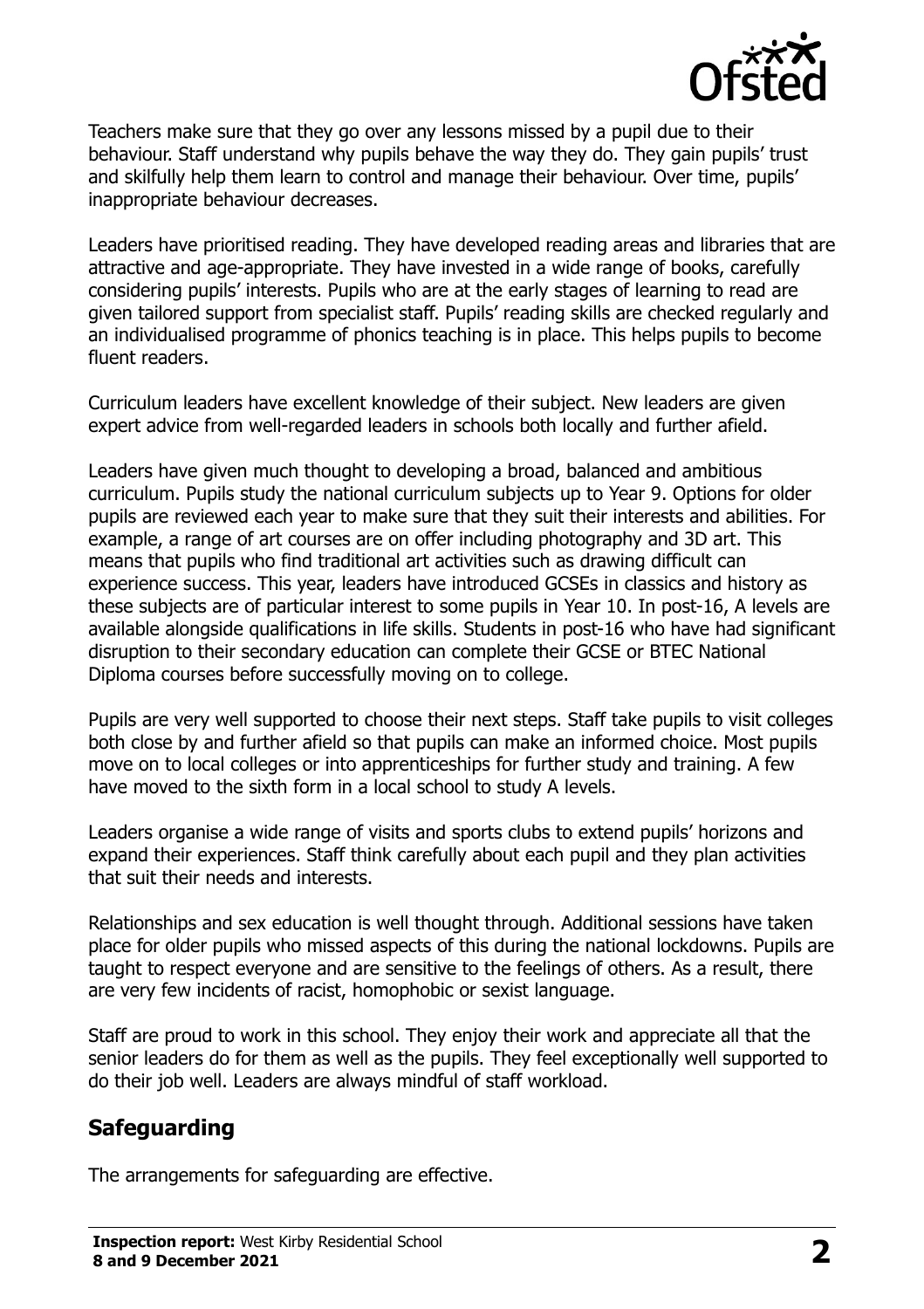

Staff are well trained to identify any concerns about pupils. Leaders have a clear and wellestablished system which staff use to report any concerns that emerge. The safeguarding team considers these reports daily and takes swift and appropriate action. Leaders work closely with other agencies to support pupils who are at risk. Leaders and staff make sure that pupils are able to develop resilience and the ability to keep themselves safe in school, in the community and online.

## **Background**

When we have judged a school to be outstanding, we will then normally go into the school about once every four years to confirm that the school remains outstanding. This is called a section 8 inspection of a good or outstanding school, because it is carried out under section 8 of the Education Act 2005. We do not give graded judgements on a section 8 inspection. However, if we find evidence that a school would now receive a higher or lower grade, then the next inspection will be a section 5 inspection. Usually this is within one to two years of the date of the section 8 inspection. If we have serious concerns about safeguarding, behaviour or the quality of education, we will deem the section 8 inspection as a section 5 inspection immediately.

This is the second section 8 inspection since we judged the school to be outstanding in January 2013.

#### **How can I feed back my views?**

You can use [Ofsted Parent View](https://parentview.ofsted.gov.uk/) to give Ofsted your opinion on your child's school, or to find out what other parents and carers think. We use information from Ofsted Parent View when deciding which schools to inspect, when to inspect them and as part of their inspection.

The Department for Education has further quidance on how to complain about a school.

If you are the school and you are not happy with the inspection or the report, you can [complain to Ofsted.](https://www.gov.uk/complain-ofsted-report)

#### **Further information**

You can search for [published performance information](http://www.compare-school-performance.service.gov.uk/) about the school.

In the report, '[disadvantaged pupils](http://www.gov.uk/guidance/pupil-premium-information-for-schools-and-alternative-provision-settings)' refers to those pupils who attract government pupil premium funding: pupils claiming free school meals at any point in the last six years and pupils in care or who left care through adoption or another formal route.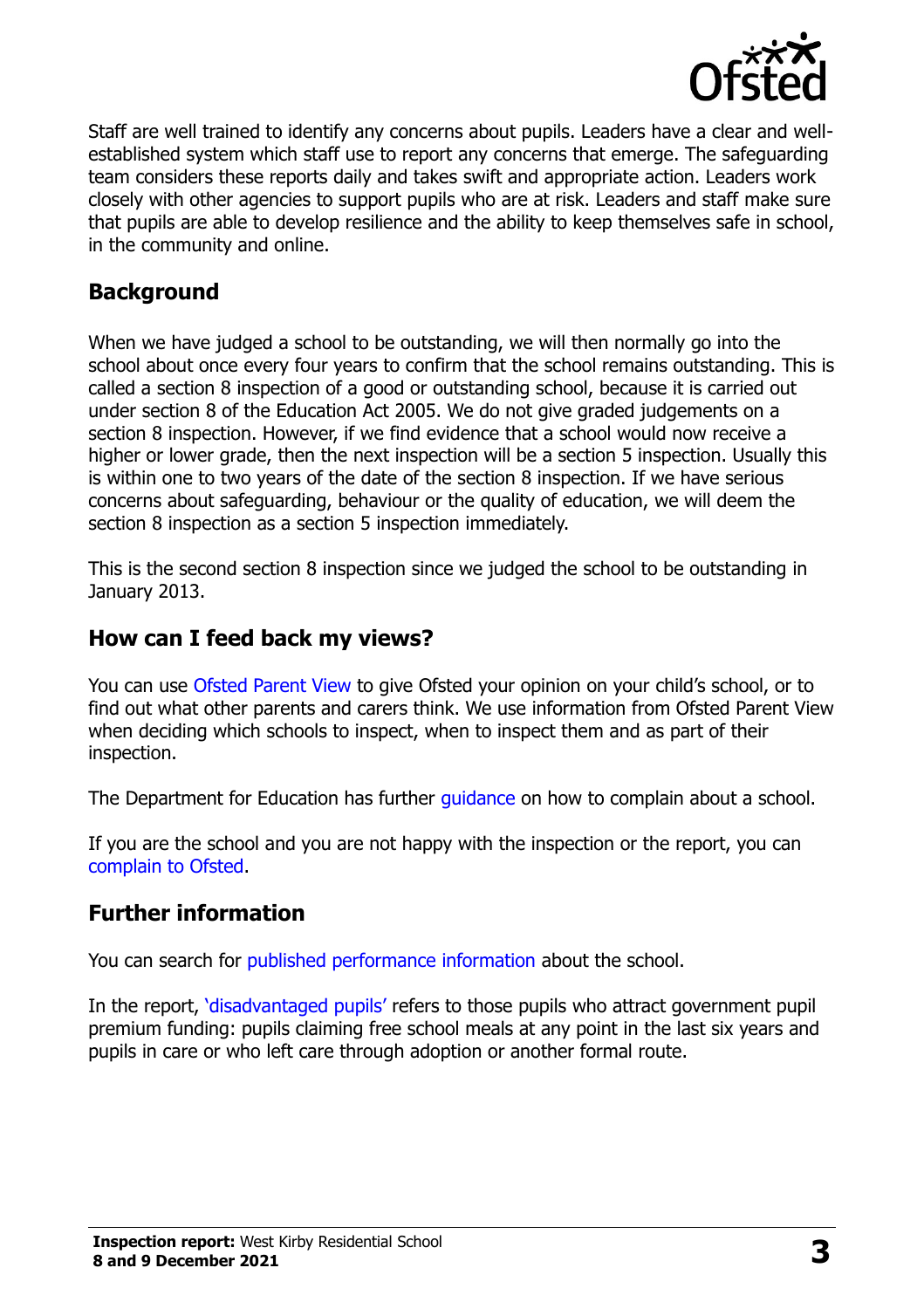

# **School details**

| Unique reference number                            | 105137                                                                |
|----------------------------------------------------|-----------------------------------------------------------------------|
| <b>Local authority</b>                             | Wirral                                                                |
| <b>Inspection number</b>                           | 10199624                                                              |
| <b>Type of school</b>                              | Special                                                               |
| <b>School category</b>                             | Non-maintained special                                                |
| Age range of pupils                                | 5 to 19                                                               |
| <b>Gender of pupils</b>                            | Mixed                                                                 |
| <b>Gender of pupils in sixth-form</b><br>provision | <b>Boys</b>                                                           |
| Number of pupils on the school roll                | 93                                                                    |
| Of which, number on roll in the sixth<br>form      | 25                                                                    |
| <b>Appropriate authority</b>                       | Board of trustees                                                     |
| <b>Chair of trustees</b>                           | John Wylie                                                            |
| <b>Principal</b>                                   | Sian Thomas                                                           |
| Website                                            | www.wkrs.co.uk                                                        |
| Date of previous inspection                        | 10 February 2016, under section 8 of the<br><b>Education Act 2005</b> |

### **Information about this school**

- The school caters for pupils aged 5 to 19 with special educational needs and/or disabilities. Most pupils have autism spectrum disorder, attention deficit hyperactivity disorder and/or social, emotional and mental health needs. Currently, the youngest pupils are in Year 4.
- The current principal took up her post in September 2019.
- The school does not use alternative provision.
- A small number of pupils access residential provision managed by the trustees. This provision offers an extended day, weekly or part-weekly boarding.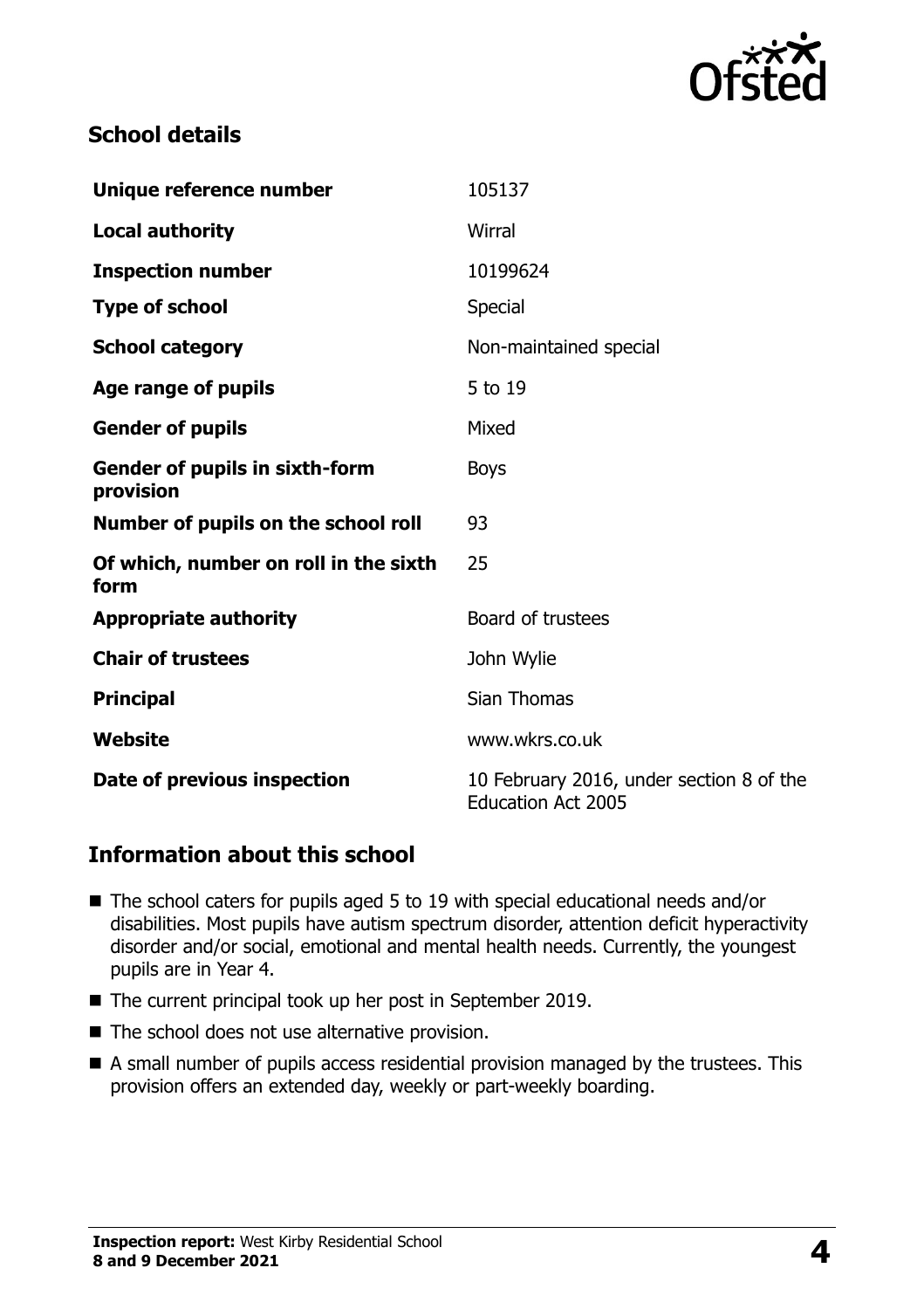

# **Information about this inspection**

- This was the first routine inspection the school received since the COVID-19 pandemic began. Inspectors discussed the impact of the pandemic with school leaders and have taken that into account in their evaluation.
- Inspectors met with the principal, senior leaders and other staff. They also met with three trustees.
- Inspectors carried out deep dives in these subjects: early reading, mathematics, and art and design. For each deep dive, inspectors met with subject leaders, looked at curriculum plans, visited a sample of lessons, spoke to teachers and support staff, spoke to some pupils about their learning and looked at samples of pupils' work. Inspectors also looked at curriculum plans and spoke to leaders about some other subjects, including science and physical education.
- Inspectors looked at the single central record of checks on staff suitability. They met with safeguarding leaders and discussed their work. Inspectors looked at safeguarding records and spoke with pupils about the school's work to help them stay safe.
- Leaders met with inspectors to discuss their records and analysis of pupils' behaviour and emotional well-being. Inspectors spoke to pupils about their wider experience in the school. Inspectors considered responses to Ofsted's surveys for parents, pupils and staff.

#### **Inspection team**

Gaynor Roberts, lead inspector Her Majesty's Inspector

Nell Banfield **Nell Banfield Ofsted Inspector**